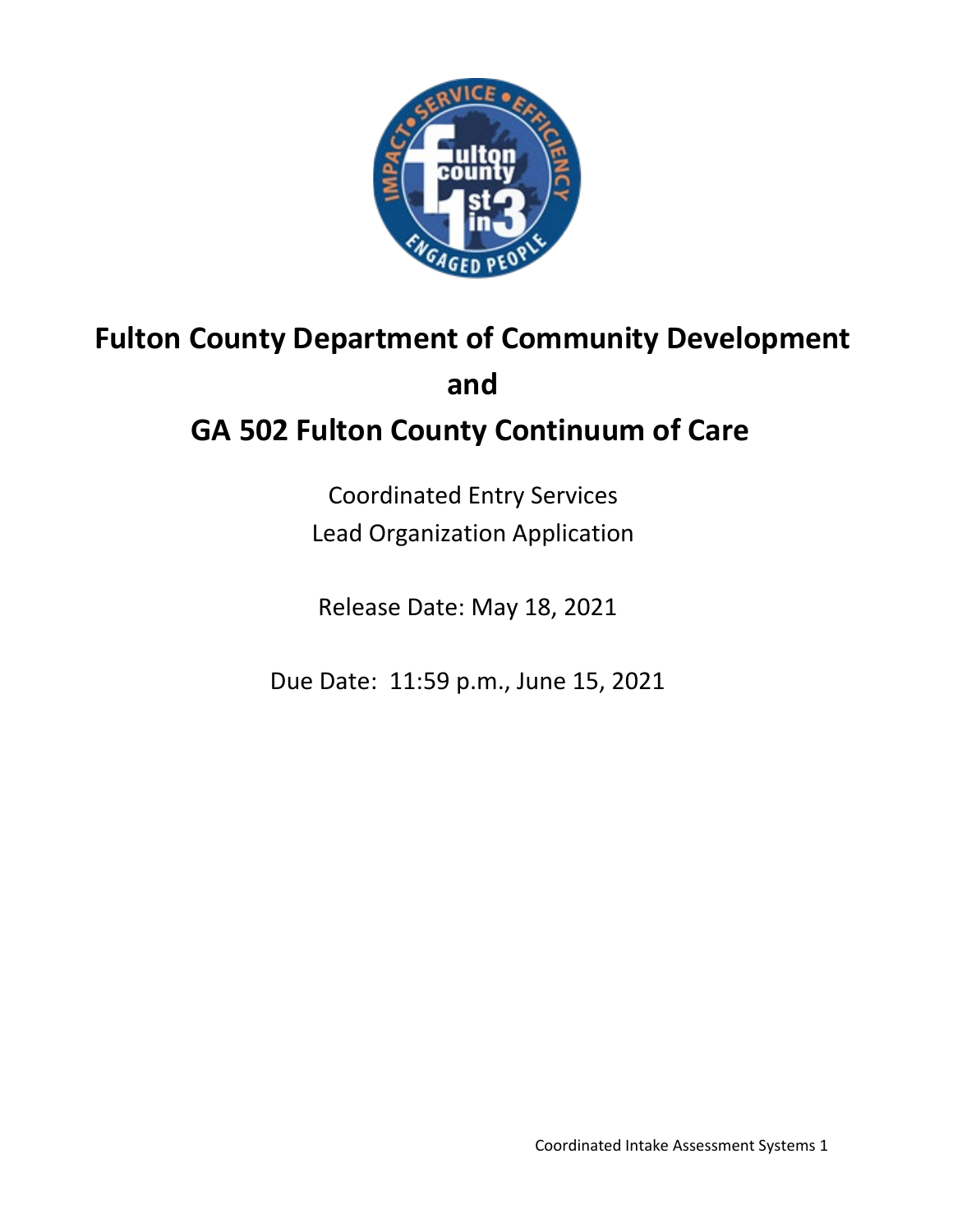#### **Overview**

The Fulton County Department of Community Development's Homeless Division and the Fulton County GA 502 Continuum of Care (CoC) are seeking to partner with a nonprofit organization to assist with the management of its Homeless Assessment Centers that are located in North and South Fulton County, Georgia.

**The goal** of Fulton County and the CoC is to transform Fulton County's homeless system to effectively prevent and end homelessness. Accordingly, the alignment of the public and private resources/partners that fund and support projects in the homeless system are essential for the achievement of a comprehensive system.

**We believe** that no one agency alone can end homelessness and this approach is needed to advance the Fulton County community-level outcomes of:

- Reducing the number of households who experience homelessness;
- Reducing the length of time households experience homelessness;
- Reducing the number of households who experience another episode of homelessness; and
- Increasing exits to permanent housing.

**One lead agency** will be selected to work with the Fulton County Homeless Division to coordinate the delivery and coordination of collective impact homeless services for individuals and families who are atrisk of homelessness or are currently or formerly homeless and resides in Fulton County, outside of the city of Atlanta.

**The successful applicant** will demonstrate intentional partnerships with other organizations to address housing instability and homelessness using shared leadership and evidence-based practices.

**Applicant** should provide a separate affordable housing referral plan that includes project/partner implementation, referral strategy, and proof of the collaborative partnerships.

**Applicants** should offer the following services or **a minimum of eight (8).** 

- 1. Reunification program assists homeless residents with assistance to return to their home communities.
- 2. Substance Abuse, and Mental and Public Health
- 3. Street Outreach
- 4. Homeless Prevention
- 5. Rapid Rehousing
- 6. Supportive Housing
- 7. Provide emergency services, crisis intervention, transitional and permanent supportive housing to Persons Living with HIV/AIDS (PLWHA).
- 8. Provide emergency services, crisis intervention, transitional and permanent supportive housing to services for Veterans and their Families
- 9. Relationships with metro municipality CoCs and affordable housing providers
- 10. Ability to provide mobile homeless services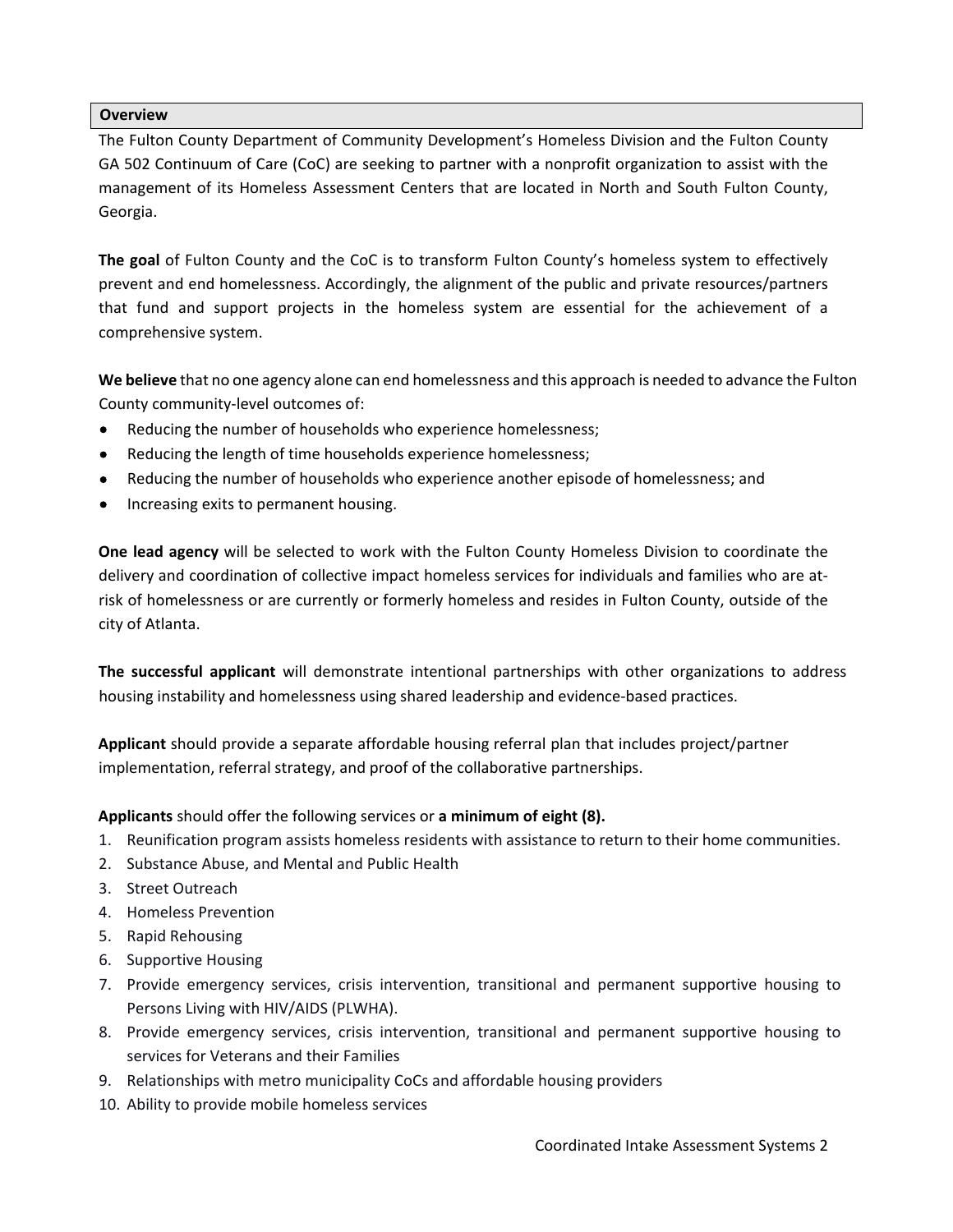#### **I. IMPLEMENTATION TIMELINE**

#### **Phase One**

- Application public release, on Tuesday, May 18, 2021.
- Technical Assistance Zoom call:
	- $\circ$  1 to 2 p.m., Thursday, May 27, 2021.
	- o **Meeting ID: 948 5022 0271**
	- o **Passcode: 739590**
	- o **Registration Link:** <https://zoom.us/meeting/register/tJAlcumqrDsoHdVFCuH5duLYZPWLNl9GXdvT>
- Applications are due by 11:59 p.m., on Tuesday, June 15, 2021.
- Submit questions and the application to: HomelessInfo@fultoncountyga.gov
- Selected Agency and program summary will be submitted to the Fulton County Board of Commissioners for final approval.

#### **Phase Two**

- Applicant notifications will be released per the approval of the Fulton County Board of Commissioners.
- Selected Agency's MOU execution process, will commence per the approval of the Board Commissioners.

#### **Phase Three**

- Fulton County will provide office space in a North and South Fulton County building. The space will include computer equipment, copier, scanner, office supplies, and other equipment that's necessary to equip a functional office.
- HMIS services and support will be provided by a Fulton County Vendor.
- CoC and ESG grant(s) may be provided to provide direct services at the Homeless Assessment Centers.

#### **Phase Four**

- Lead Agency will work with Fulton County to create a 12 month work plan.
- We project the Lead Agency contract will start September 1, 2021.

#### **II. AGENCY ELIGIBILITY**

Eligible agencies are those that provide homeless and homeless prevention services in Fulton County, outside of the city of Atlanta.

#### **III. ORGANIZATION INFORMATION**

Agency Name:

Agency EIN-Number as assigned by The Internal Revenue Service (IRS):

Fulton County Subrecipient Code Number (Note: Only for agencies who are currently funded or have received previous funding from Fulton County Government):

Agency Main Address:

Agency Mailing Address (if different from above): \_\_\_\_\_\_\_\_\_\_\_\_\_\_\_\_\_\_\_\_\_\_\_\_\_\_\_\_\_\_

NOTE: ALL HOMELESS – RELATED CORRESPONDENCE WILL BE MAILED TO THIS ADDRESS, INCLUDING PAYMENTS Agency Main Number/ Fax/ Website/ E-mail Address:

Board Chair:

Board Chair Telephone #: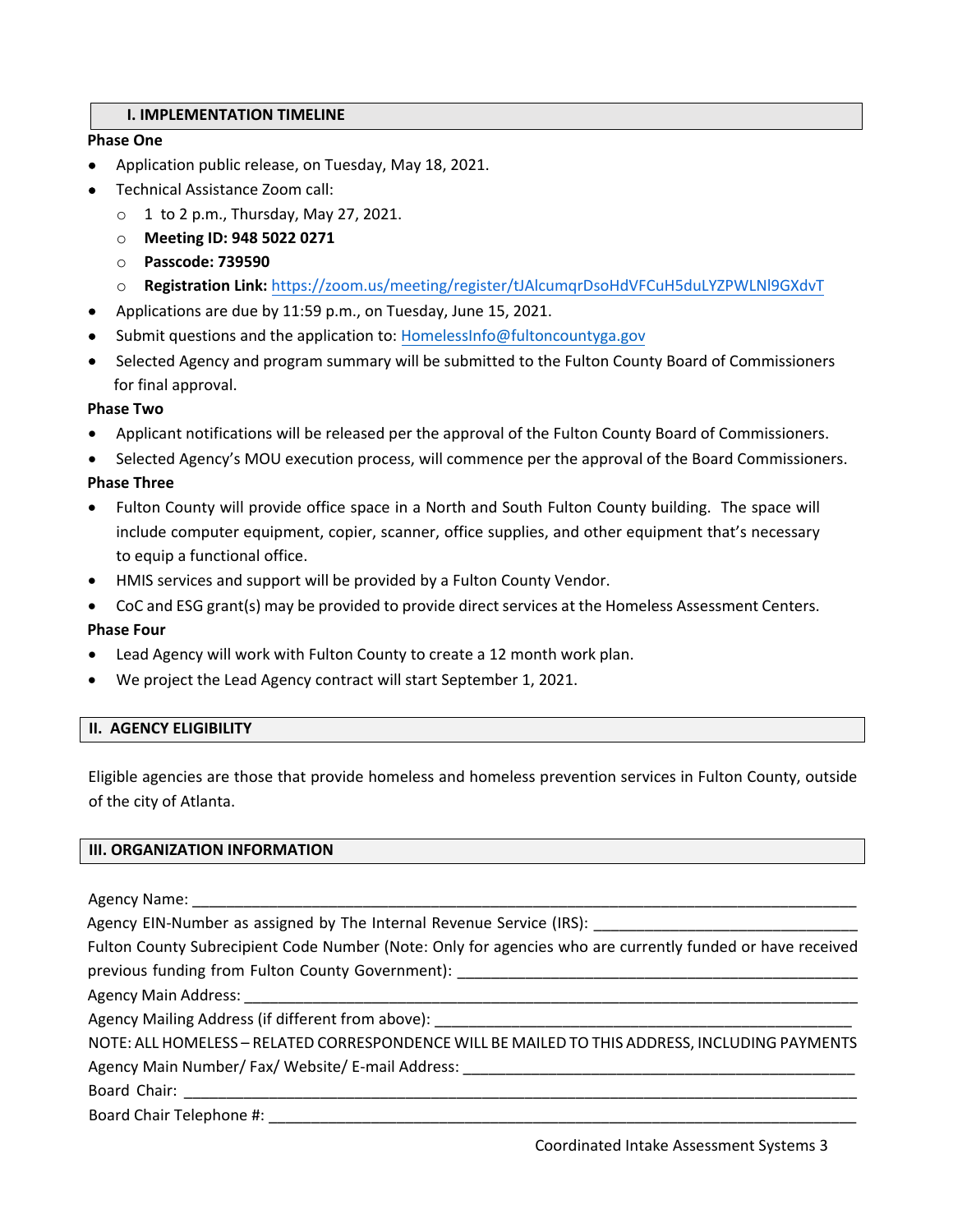| 2nd Authorizing Official:                              |  |
|--------------------------------------------------------|--|
| 2nd Authorizing Official Telephone #:                  |  |
| Program Contact:                                       |  |
| Program Contact Telephone # / Email Address:           |  |
| Alternate Program Contact:                             |  |
| Alternate Program Contact Telephone # / Email Address: |  |

#### **IV. APPLICATION CHECKLIST**

| <b>Submission Requirements</b>                                                                                                                                                                                                                                                                                                                                                                                                                                                                                                          | <b>Documentation</b>                                                                                                                                                                                                                                     | <b>Check if</b><br><b>Enclosed</b> |
|-----------------------------------------------------------------------------------------------------------------------------------------------------------------------------------------------------------------------------------------------------------------------------------------------------------------------------------------------------------------------------------------------------------------------------------------------------------------------------------------------------------------------------------------|----------------------------------------------------------------------------------------------------------------------------------------------------------------------------------------------------------------------------------------------------------|------------------------------------|
| The applicant must<br>1.<br>a. have nonprofit status for at least one (1) full<br>year, or<br>b. have two (2) full years of operating experience<br>under another nonprofit entity, or<br>c. be a local governmental entity or agency<br>(governmental agencies can skip to line 5)                                                                                                                                                                                                                                                     | <b>ATTACHMENT 1:</b><br>a. Provide a copy of a 5010 (3) designation<br>letter from the Internal Revenue Service if<br>a non-profit applicant<br>b. If operating under another nonprofit,<br>please provide a copy of the Memorandum<br>of Understanding. |                                    |
| 2. The applicant must be registered to conduct<br>business in the State of Georgia at the time of<br>(Not applicable to governmental<br>application.<br>agencies)                                                                                                                                                                                                                                                                                                                                                                       | <b>ATTACHMENT 2:</b><br>Provide a copy of current certification from<br>the GA Secretary of State. For assistance,<br>please visit: www.sos.ga.gov                                                                                                       |                                    |
| 3. The applicant must have an audit or audited<br>financial statements (if budget is less than \$25,000<br>annually) prepared by a qualified accountant or<br>accounting service, covering the last two most<br>recent reporting periods of operation. Copies of<br>each <b>audited</b> financial statement must be<br>submitted with the application. Reviews and<br>Compilations will not be accepted. Audit findings<br>will make the applicant ineligible to receive<br>(Not applicable to governmental<br>assistance.<br>agencies) | <b>ATTACHMENT 3:</b><br>Provide one copy each of the last two most<br>recent audited financial statements that meet<br>the criteria described. Include management<br>letters if applicable.                                                              |                                    |
| 4. Non-profit organizations must have an active<br>Board of Directors within the last 12 months. (Not<br>applicable to governmental agencies)                                                                                                                                                                                                                                                                                                                                                                                           | ATTACHMENT 4: Provide list of board<br>authorization for the<br>members and<br>submittal of this application. Please also<br>include a copy of Conflict of Interest<br>Statement from the Board of Directors.                                            |                                    |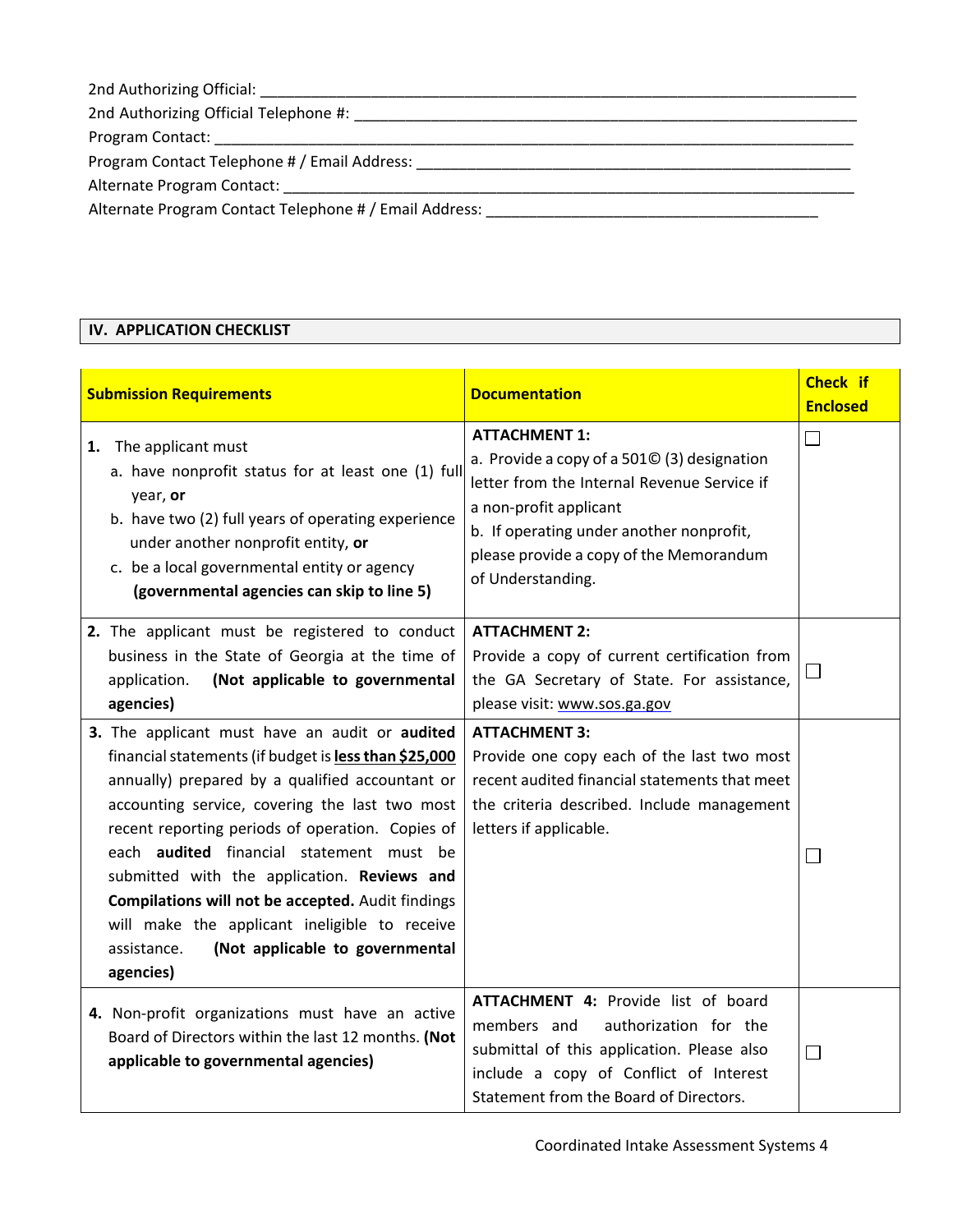| <b>Submission Requirements</b>                                                                                                                                                                                                                             | <b>Documentation</b>                                                                                                                                                                                                                                         | <b>Check if</b><br><b>Enclosed</b> |
|------------------------------------------------------------------------------------------------------------------------------------------------------------------------------------------------------------------------------------------------------------|--------------------------------------------------------------------------------------------------------------------------------------------------------------------------------------------------------------------------------------------------------------|------------------------------------|
| 5. The applicant must have at least twelve (12)<br>months experience directly related to the<br>proposed project or program.                                                                                                                               | Provide<br>funding<br><b>ATTACHMENT</b><br>5:<br>commitments displayed on letterhead,<br>resumes of principal staff and personnel<br>directly working on the project, and<br>include descriptions of the applicant's<br>previous related program activities. | 凵                                  |
| 6. The applicant must submit a written copy of its<br>financial management procedures, including staff<br>responsibilities and required procedures.                                                                                                        | <b>ATTACHMENT 6: Provide a copy of the</b><br>agency's written financial management<br>procedures, and a current organization<br>chart.                                                                                                                      | $\Box$                             |
| 7. Each applicant must submit proof of insurance for<br>the following types of insurance: General Liability,<br>Auto Liability, and Worker's Compensation                                                                                                  | ATTACHMENT 7: Provide a copy of<br>Certificate of Insurance.                                                                                                                                                                                                 | $\Box$                             |
| 8. Each applicant must submit proof that the<br>organization has registered with the U.S.<br>System for Award<br>Management. Visit<br>www.sam.gov                                                                                                          | ATTACHMENT 8:<br>Provide proof of<br>registration with the U.S. System for Award<br>Management.                                                                                                                                                              |                                    |
| 9. The contract period for the project, if approved,<br>will begin: TBD, per the Fulton County Board of<br>Commissioners<br>of<br>approval<br>grant<br>recommendation.                                                                                     | ATTACHMENT 9: Provide a projected<br>timeline of proposed activities for each<br>funding year.                                                                                                                                                               |                                    |
| 10. Resolution that authorizes the submission of the<br>application.                                                                                                                                                                                       | <b>ATTACHMENT 10: Signed resolution.</b>                                                                                                                                                                                                                     |                                    |
| 11. By-Laws                                                                                                                                                                                                                                                | <b>ATTACHMENT 11:</b>                                                                                                                                                                                                                                        |                                    |
| 12. Copy of Conflict of Interest Statement                                                                                                                                                                                                                 | <b>ATTACHMENT 12:</b>                                                                                                                                                                                                                                        | $\Box$                             |
| 13. Twelve month budget to include a line item<br>summary that outlines the management of the<br>two Assessment Center locations. Budget<br>should include the staffing of the each center<br>with an Assessment Center Specialist and<br>Outreach Worker. | <b>ATTACHMENT 13:</b>                                                                                                                                                                                                                                        |                                    |
| 14. Homeless Prevention and Referral Strategy                                                                                                                                                                                                              | <b>ATTACHMENT 14:</b>                                                                                                                                                                                                                                        |                                    |

**Failure to submit items one through fourteen will result in an automatic declination of the application.**

#### **V. APPLICATION AND REVIEW PROCESS will be driven by the following assumptions.**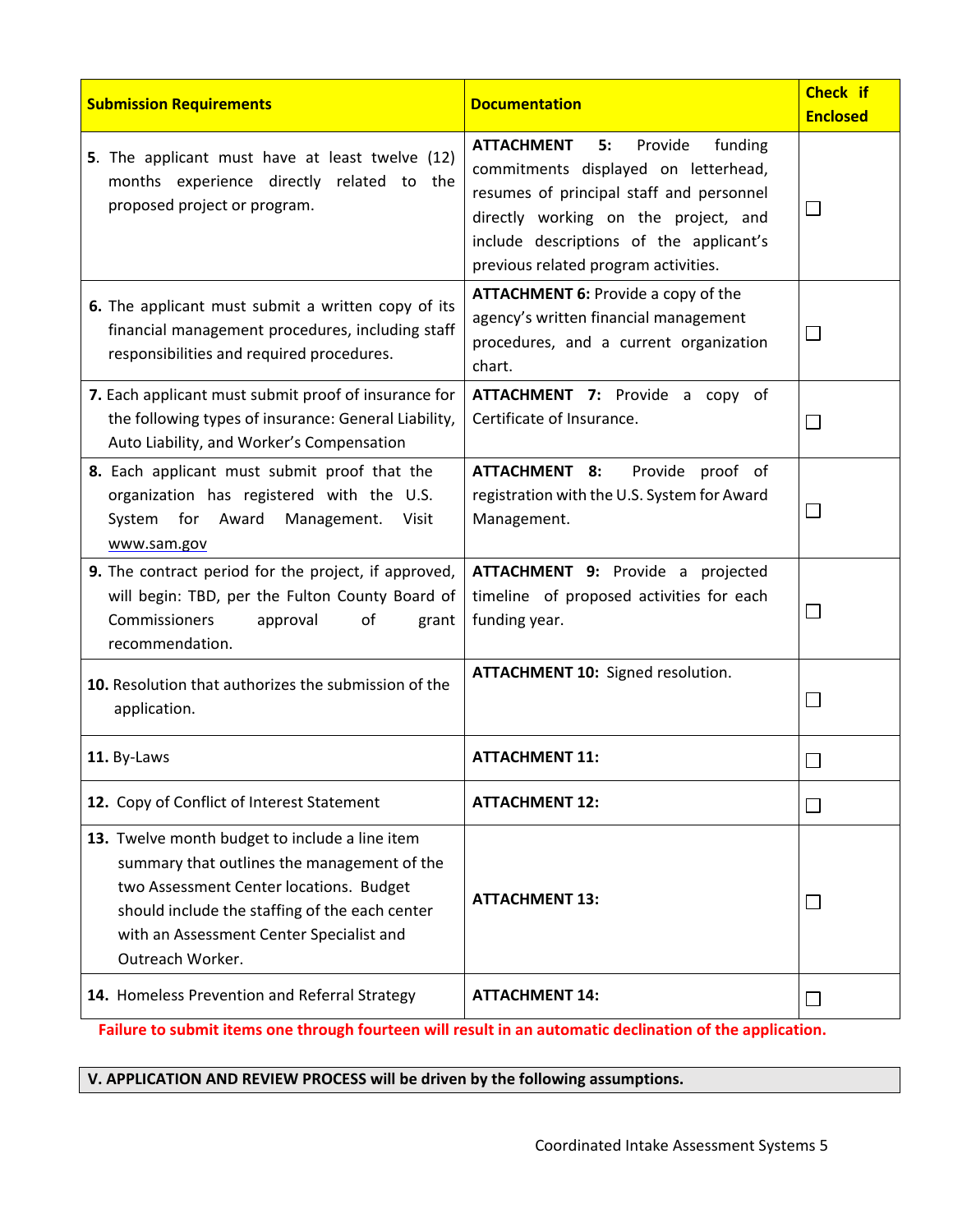- $\checkmark$  **Accountability** As a system, we must continually ensure accountability to funders and the community to demonstrate that we are making the best use of funds provided, serving the maximum number of households with successful outcomes, and providing quality services and safe environments for people who are literally homeless or imminently at risk of literal homelessness in our community.
- **Client-Centered Approach** –Client-centered—the Fulton County Assessment Center will focus on a household's strengths, goals, and self-determination rather than personal barriers.
- $\checkmark$  **Collective Impact** –The Collective Impact approach is premised on the belief that no single policy, government department, organization, or project can tackle or solve the increasingly complex social problems we face as a society, such as homelessness and housing instability.
- **Efficiency**  The goal is to create efficiencies for the Fulton County Coordinated Intake and Assessment system as a whole.
- **Housing First** –The mission and philosophy of the selected organization must be aligned with Housing First principles: everyone is housing ready, and there should be no barriers or service participation requirements imposed on homeless households as a condition for entering housing.
- **Quality**  The Homeless Division and CoC will continually examine the Assessment Center model and make improvements to ensure that programs and services are of high quality and cost effective.
- **Racial Equity**  People of color, particularly African Americans, are overrepresented among households who experience homelessness in Fulton County.
- **Nondiscrimination** Fulton County does not and shall not discriminate on the basis of race, color, religion, gender, gender expression, age, national origin, disability, marital status, sexual orientation, or military status, in any of its activities or operations.

#### **VI. KEY COMPONENTS AND COLLECTIVE IMPACT**

**Coordinated Assessment:** The primary purpose of a coordinated assessment system is to provide rapid, effective, and the consistent client to housing and service matches regardless of the client's location within the CoC's geographic area. The goal is to minimize time and frustration for people who need help; to maximize the use of the system (CoC and Fulton County) resources and to identify service gaps.

#### **VII. APPLICATION**

#### **A. EVALUATION CRITERIA**

Applications will be evaluated using the following criteria

- **1.** Project Description (25 points)
- **2.** Plan (25 points)
- **3.** Sustainability (12 points)
- **4.** Data Quality (20 points)
- **5.** Conclusion (10 Points)
- **6.** General Attributes (6 Points)
- **7.** Bonus (2 points)

#### **B. APPLICATION QUESTIONS**

**1. Project Description (3,000 character limit): Project Description** *(Maximum points for 25 out of 100)* Describe how the project will adopt and implement the Housing First Model to include the following: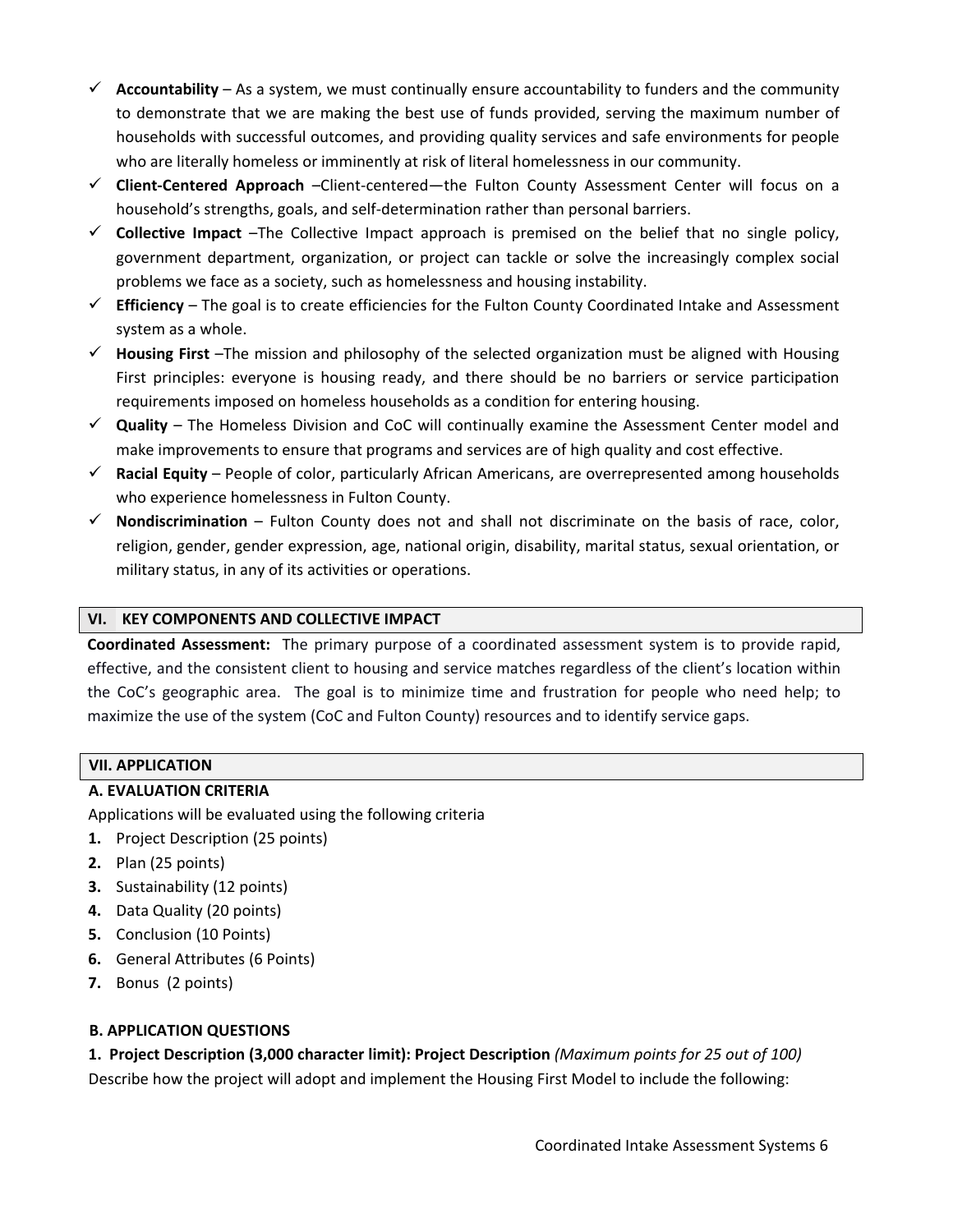- a) Target Population(s) be specific about the population's specific needs and techniques for client engagement
- b) Collaborative Partners List Collaborative Partners
- c) History and Experience capacity of the Lead Agency and Collaborative Partners to deliver the project services and administer funding; if applicable provide data about the number of years and type and depth of experience
- d) Adaptability of Services ability of the project to respond flexibly in order to account for increasing/decreasing need for homeless and homeless prevention services.

| (Excellent) | 1. Purpose of the program is clear and thorough. (10 points)                                       |
|-------------|----------------------------------------------------------------------------------------------------|
| criteria    | 2. Provides a summary of collaborative approach with working with public service and Fulton        |
| met for a   | County's municipalities, affordable housing partner placement referrals, and established           |
| total of    | partnerships with three or more Fulton County Housing Authorities, etc. (5 points)                 |
| 25 points   | 3. Provides a 4 year history of collaborative partnerships. (5 points)                             |
|             | 4. Conclusion is strong and reiterates the goal behind the purpose. (5 points)                     |
| (Good)      | 1. Purpose of the program is somewhat clear and thorough. (8 points)                               |
| criteria    | 2. Provides an average collaborative approach with working with public service                     |
| met for a   | and Fulton County's municipalities, affordable housing partner placement                           |
| total of 20 | referrals, and affordable housing placement, and established partnerships                          |
| points      | with at least two Fulton County Housing Authorities, etc. (4 points)                               |
|             | 3. Provides a 3 year history of collaborative partnerships. (4 points)                             |
|             | 4. Conclusion is a summary of the program and needs more program specifics. (4 points)             |
| (Fair)      | 1. Purpose of the program is unclear. (2 points)                                                   |
| criteria    | 2. Provides a vague description of the collaborative approach with working with public service and |
| met for a   | Fulton County's municipalities, affordable housing partner placement referrals, and affordable     |
| total of 8  | housing placement, and established partnerships with at least two Fulton County Housing            |
| points      | Authorities, etc. (2 points)                                                                       |
|             | 3. Have 2 or less years of working with collaborative partnerships. (2 points)                     |
|             | 4. Conclusion does not provide specific collaborative methods and partnerships. (2 points)         |

#### Project Description Response (3,000 character limit): \_\_\_\_\_\_\_\_\_\_\_\_\_\_\_\_\_\_\_\_\_\_\_\_\_\_

#### **2. Plan (6,000 character limit)** *(Maximum points for 25 out of 100)*

- Coverage: Describe a detailed coverage plan for the Assessment Center, including how to coordinate with and through the Coordinated Intake and Assessment System.
- Service Delivery: Describe the service implementation plan to include the services that will be provided; who will provide the services; how services will be accessed; and expected frequency and duration of services.

| (Excellent) | 1. Provides an aggressive outline/map coverage and coordination plan for Fulton County's               |
|-------------|--------------------------------------------------------------------------------------------------------|
| criteria    | Coordinated Intake and Assessment System starting September 1, 2021. (10 points)                       |
| met for a   | 2. Identifies a strong timeframe for the provision of services from the initial assessment. (5 points) |
| total of 25 | 3. Application addresses how services will be accessed. (5 points)                                     |
| points      | 4. Application address a service plan to include expected frequency and duration of services.          |
|             |                                                                                                        |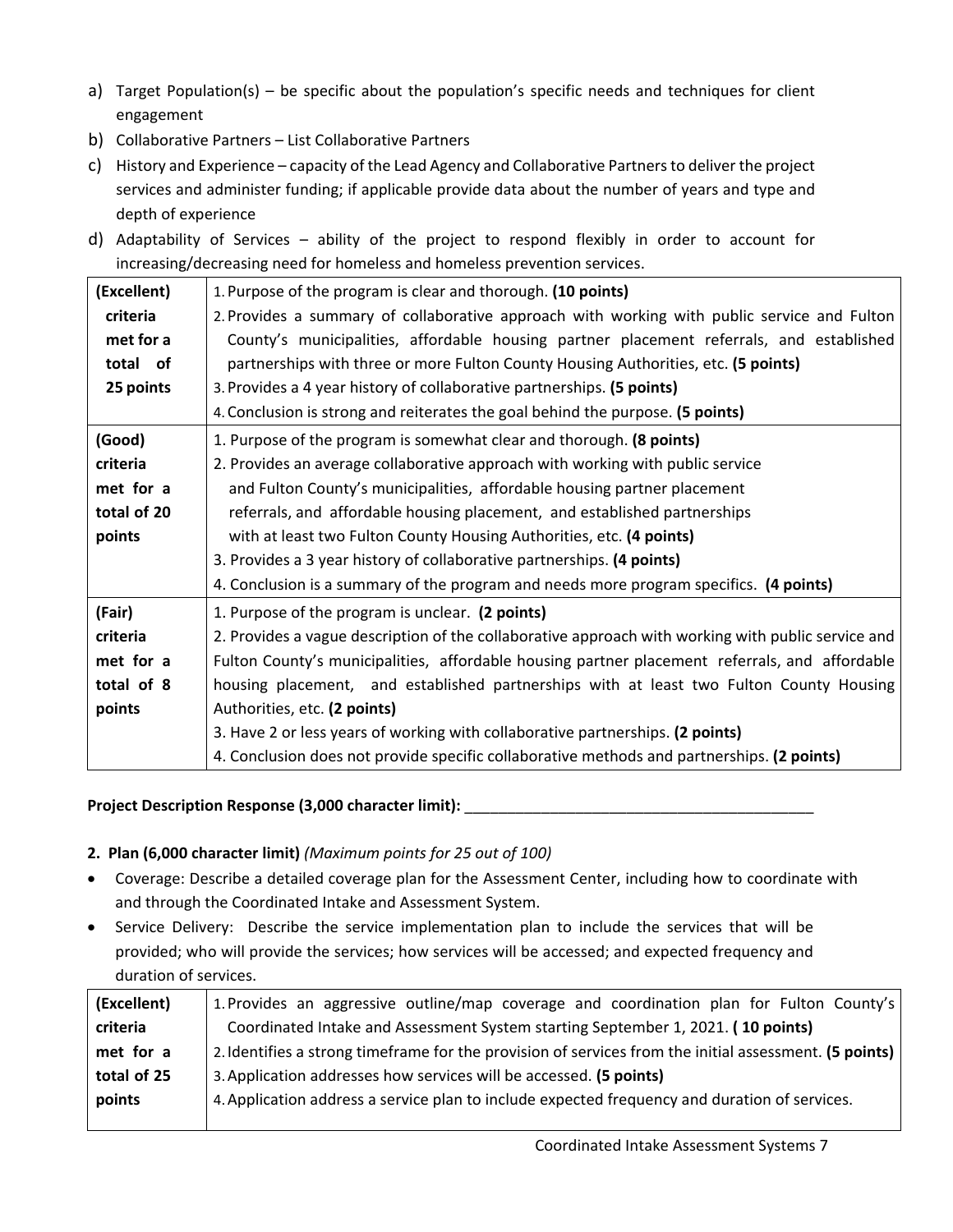|                                                          | (5 points)                                                                                                                                                                                                                                                                                                                                                                                                                                                                                                                        |
|----------------------------------------------------------|-----------------------------------------------------------------------------------------------------------------------------------------------------------------------------------------------------------------------------------------------------------------------------------------------------------------------------------------------------------------------------------------------------------------------------------------------------------------------------------------------------------------------------------|
| (Good)<br>criteria<br>met for a<br>total of 20<br>points | 1. Provides an average outline/map coverage and a coordination plan for Fulton County's<br>Coordinated Intake and Assessment System that includes post September 1 implementation dates<br>(8 points)<br>2. Provides and average timeline for the provision of services from the initial assessment. (4 points)<br>3. Partially addresses how services will be accessed. (4 points)<br>4. Partially addresses a service plan to include expected frequency and duration of services. (4<br>points)                                |
| (Fair)<br>criteria<br>met for a<br>total of 4<br>points  | 1. Does not provide an adequate outline/map coverage and a coordination plan for Fulton County's<br>Coordinated Intake and Assessment System that includes post September 1 implementation dates<br>(1 point)<br>2. Does not provide an adequate timeline for the provision of services from the initial assessment.<br>(1 point)<br>3. Does not adequately address how services will be accessed. (1 point)<br>4. Does not provide an adequate service plan to include expected frequency and duration of<br>services. (1 point) |

### **Plan Response (6,000 character limit): \_\_\_\_\_\_\_\_\_\_\_\_\_\_\_\_\_\_\_\_\_\_\_\_\_\_\_\_\_\_\_\_\_\_\_\_\_\_\_\_\_\_\_\_\_\_\_\_\_\_\_\_\_\_\_\_\_\_**

#### **3. Sustainability (3,000 characters limit)** *(Maximum points for section is 12 out of 100)*

Describe the lead nonprofit's strength and supportive services that will be layer with service providers.

| (Excellent)            | 1. Applicant possess three or more core services that can support homeless and homeless          |  |
|------------------------|--------------------------------------------------------------------------------------------------|--|
| 3 points               | prevention services. (3 points)                                                                  |  |
| per                    | 2. Provides a clear description of how the services will enhance the Assessment Center's service |  |
| criteria               | delivery. (3 points)                                                                             |  |
| met for a              | 3. Provides a clear description of the leverage potential of CIAS funding. (3 points)            |  |
| total of 12            | 4. Organization never defaulted on a loan or grant. (3 points)                                   |  |
| points                 |                                                                                                  |  |
| (Good)                 | Applicant possess two core services that can support homeless and homeless prevention<br>1.      |  |
| $\mathbf{2}$<br>points | services. (2 points)                                                                             |  |
| per                    | 2. Provides a fair description of how the services will enhance the Assessment Center's service  |  |
| criteria               | delivery. (2 points)                                                                             |  |
| met for a              | Provides a fair description of the leverage potential of CIAS funding. (2 points)<br>3.          |  |
| total of 8             | Organization defaulted on a loan or grant 3 years ago. (2 points)<br>4.                          |  |
| points                 |                                                                                                  |  |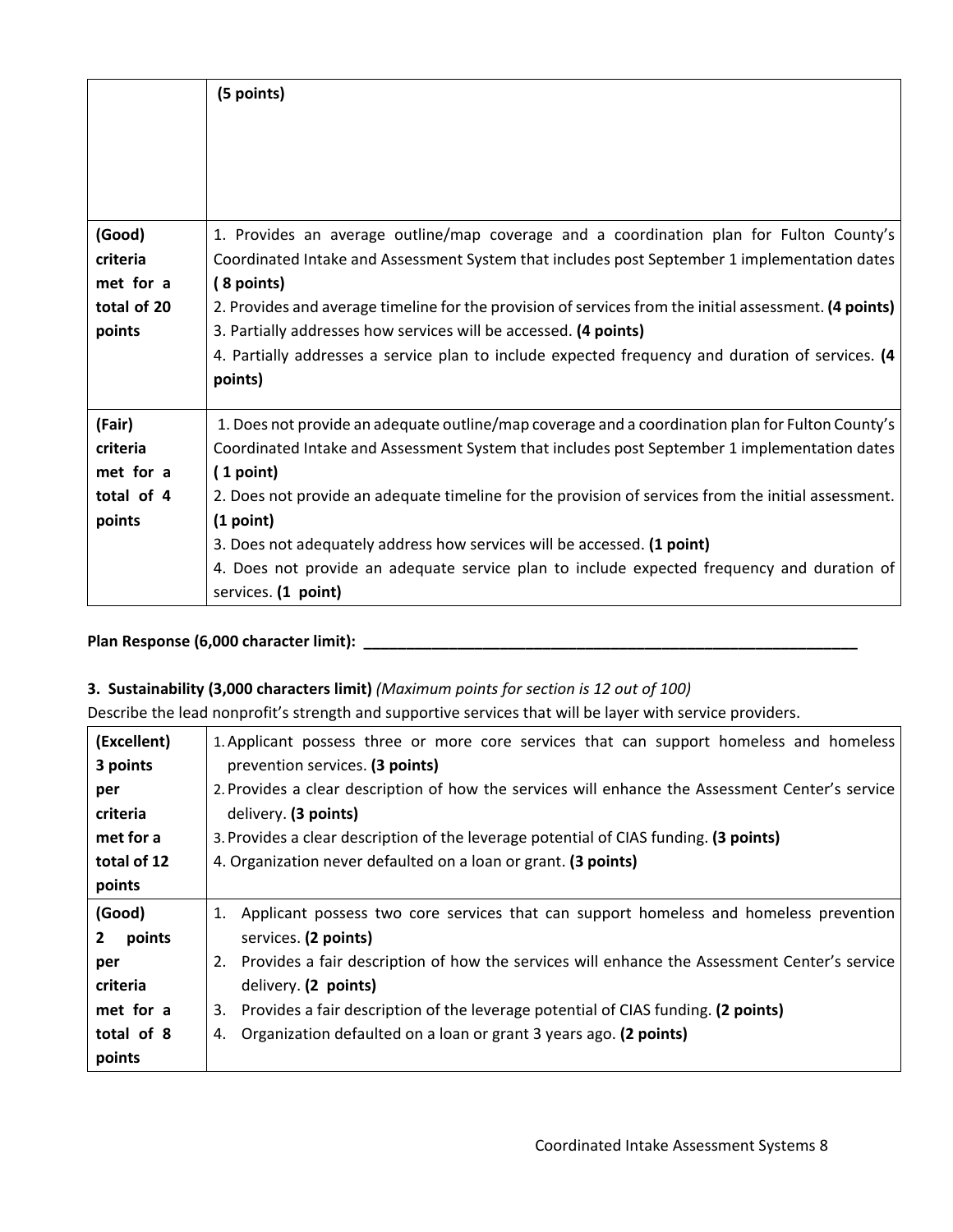| (Fair)<br>$\mathbf{1}$ |    | 1. Applicant possess one core service that can support homeless and homeless prevention |
|------------------------|----|-----------------------------------------------------------------------------------------|
| point per              |    | services. (1 point)                                                                     |
| criteria               | 2. | Provides poor description of how the programs can will enhance the Assessment Center's  |
| met for a              |    | service delivery. (1 point)                                                             |
| total of 4             |    | 3. Provides a poor description of the leverage potential of CIAS funding. (1 point)     |
| points                 |    | 4. Organization defaulted on a loan or grant 1 year ago. (1 point)                      |

#### Sustainability Response (3,000 character limit): \_\_\_\_\_\_\_\_\_\_\_\_\_\_\_\_\_\_\_\_\_\_\_\_\_\_\_\_\_\_\_\_

#### **4. Data Quality (2,000 character limit)** *(Maximum points for section is 20 out of 100)*

Describe your plans to work with your Collaborative (MOU) Partners to assess, evaluate, and implement learning and continuous quality improvement practices. 1.) Include how data will be used to inform and improve the project and how data will be shared, and 2.) Assessment Centers data collection – call volume (hold times, dropped calls, call length, length to schedule an appointment, referral results, and follow-up to Assessment Centers Referrals.

| (Excellent)<br>met for a total of 20               | 1. Provides a clear explanation of the methods to be used and the specific goals to<br>be obtained.                                                                                                                                                                                                                                                                                             |
|----------------------------------------------------|-------------------------------------------------------------------------------------------------------------------------------------------------------------------------------------------------------------------------------------------------------------------------------------------------------------------------------------------------------------------------------------------------|
| points                                             | $(10$ points)<br>2. Describes five (5) or more milestones to be achieved with implementing data<br>quality. (5 points)                                                                                                                                                                                                                                                                          |
|                                                    | 3. Identifies the specific data collection tool(s)/ and list source(s) for each tool used<br>to report progress on data quality. (5 points)                                                                                                                                                                                                                                                     |
| (Good)<br>criteria met for a total of<br>12 points | 1. Provides an average explanation that can be built out of the methods to be used<br>and the specific goals to be obtained. (6 points)<br>Describes four (4) milestones to be achieved with implementing data quality.<br>2.<br>(3 points)<br>Identifies the specific data collection tool(s) and list some source(s) used to<br>3.<br>report progress on data quality. (3 points)             |
| (Fair) criteria met for a<br>total of 6 points     | Provides a fair explanation that can be built out of the methods to be used and<br>1.<br>the specific goals to be obtained. (2 points)<br>Describes three (3) or less milestones to be achieved with implementing data<br>2.<br>quality. (2 points)<br>Identifies the specific data collection tool(s) and does not list source(s) used<br>3.<br>to report progress on data quality. (2 points) |

**Data Quality Response (2,000 character limit): \_\_\_\_\_\_\_\_\_\_\_\_\_\_\_\_\_\_\_\_\_\_\_\_\_\_\_\_\_\_\_\_\_\_\_\_\_\_\_\_\_\_\_\_\_\_\_\_\_\_\_\_**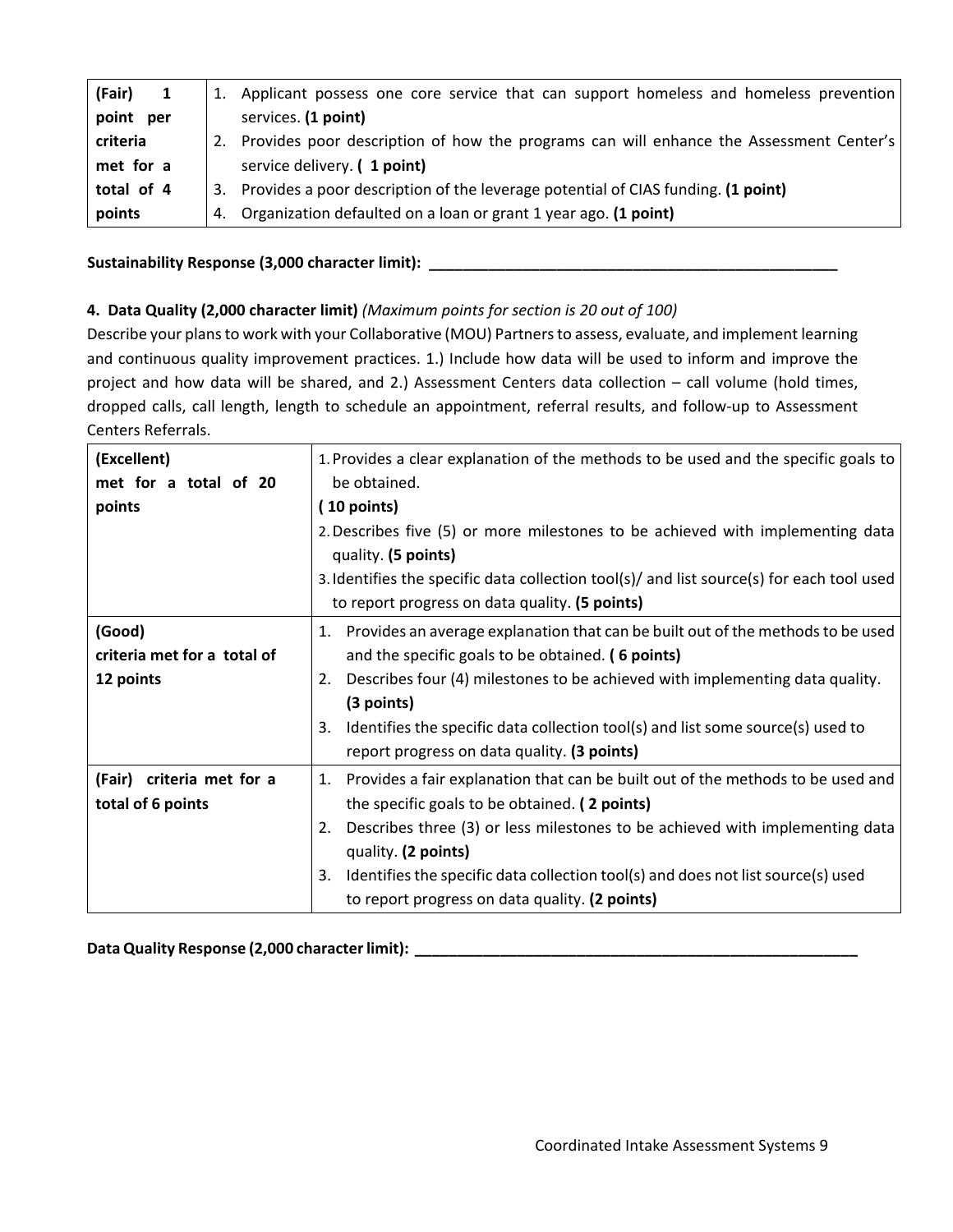#### 4. **Conclusion** *(Maximum points for section is 10 out of 100)* **(2,000 Character limit)**

| (Excellent) criteria met for<br>a total of 10 points | 1. Provides a summary statement with attainable solutions based on the<br>application. (5 points)<br>2. Places the focus of the project on the required need and relevancy. (5 points)                    |  |
|------------------------------------------------------|-----------------------------------------------------------------------------------------------------------------------------------------------------------------------------------------------------------|--|
| (Good) criteria met for a<br>total of 6 points       | 1. Provides a summary statement of possible solutions based on the application.<br>$(3$ points)<br>2. Places the focus of the project on the required need but does not site the<br>relevancy. (3 points) |  |
| (Fair) criteria met for a<br>total of 2 points       | 1. Provides an incomplete summary with vague references to the proposed<br>solutions. (1 point)<br>2. Places no focus on the required need. (1 point)                                                     |  |

Conclusion Response (2,000 Character limit): \_\_\_\_

#### **6. General Attributes** *(Maximum points for section is 6 out of 100)*

*General Attribute points will be assessed by the Evaluation Committee based on your responses and information provided throughout the APPLICATION. No additional information or action is required for the General Attribute criteria section.*

| (Excellent) 3 points per                                                           | 1. Written with no errors. (3 points)                                                                                           |
|------------------------------------------------------------------------------------|---------------------------------------------------------------------------------------------------------------------------------|
| criteria met for a total of 6                                                      | 2. Uses research data that is acceptable and relevant to the proposed program.                                                  |
| points                                                                             | (3 points)                                                                                                                      |
| (Good)<br>$\mathbf{2}$<br>points<br>per<br>criteria met for a total of 4<br>points | 1. Written with 1-3 errors (2 points)<br>2. Uses research data that is somewhat relevant to the proposed program.<br>(2 points) |
| (Fair) 1 point per criteria                                                        | 1. Written with several (more than 3) errors. (1 point)                                                                         |
| met for a total of 2 points                                                        | 2. Uses research data that has no connection to the proposed program. (1 point)                                                 |

#### **7. Bonus** *(Maximum points for section is 2 additional points)*

Points will be assessed by the Evaluation Committee based on your response and information provided that address programs and services target "high risk" area(s) within Fulton County, except for Atlanta. High risk areas within Fulton County are low-to very low income communities with low educational (K-12) outcomes.

#### **VIII. APPLICATION EVALUATION**

- Upon receiving each application, the Homeless Division will verify that the application is complete, including required attachments. Incomplete proposals will be considered non-responsive and will be issued a notice of non-responsiveness.
- Complete proposals will be evaluated and scored by a Review Committee.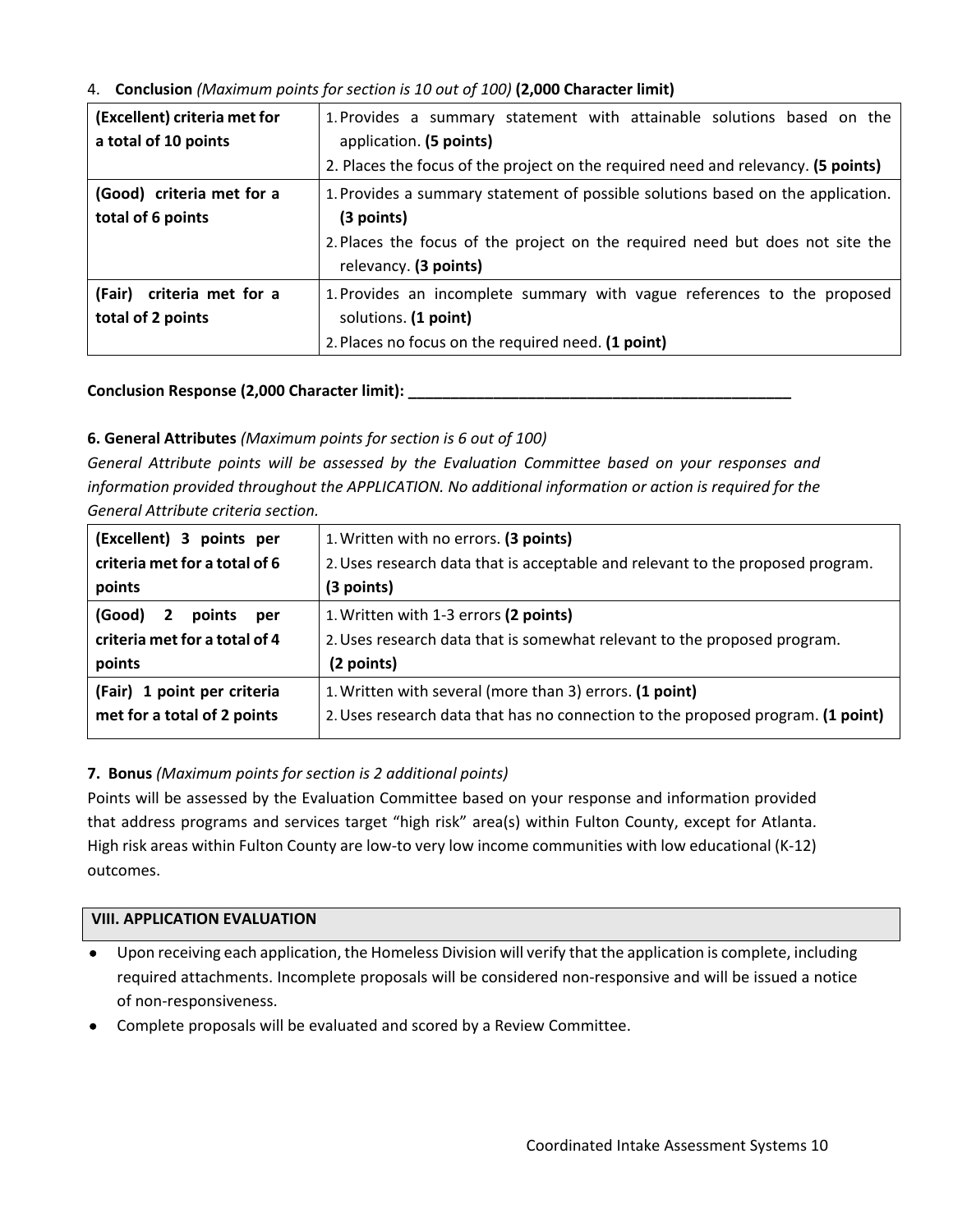#### **IX. EXPECTATIONS**

- Agency will engage in direct client contact to conduct client/household assessment.
- Agency will engage in client contact (in person or via telephone) and provide appropriate supportive services to clients
- The agency will engage in direct client contact to identify household's needs and appropriate interventions.
- Agency will utilize HMIS.
- Agency must be accessible to households experiencing homelessness, including the offering of flexible hours (evenings/weekends) and methods, e.g. phone screening.
- Assessment staff must be dedicated to administration of the Coordinated Entry Assessment Tool.
- Assessment staff should be tasked with assessment related duties and will provide housing focused services in shelter, i.e. case management.
- Agency staff will participate in relevant training or professional development related to administration of the Assessment Center.
- Agency will coordinate with the Fulton County CoC to build a County-wide problem-solving model that may include mediation services, housing stabilization assistance, housing relocation assistance, rent/utility assistance, employment services, mental health, and addiction, case management, services linkage, budget counseling and referrals for material assistance.
- Agency will make client records and HMIS data available for system performance and monitoring purposes by Fulton County.
- Agency should ensure services provided are accessible to clients i.e. via phone or in person.
- Agency will provide or coordinate staffing and services provided should range from "light touch" to an intensive array of services for those who would be unable to exit shelter independently.
- Agency will have the ability to work with specialized populations (i.e., youth, seniors, chronic, etc.).
- Agency will provide service delivery and appointment times that meet the needs of clients including early mornings, evenings, and weekends.
- Agency will provide case plans that identify objectives and delineation of responsibilities.
- Lead Agency will accept project referrals from the Fulton County Coordinated Entry System and Fulton County Departments, and funded agencies.
- Mandatory attendance of the GA 502 Continuum of Care meetings.

#### **Operational Specifications:**

- The awardee will be required to submit a current Certificate of Declaration of Insurance, with Fulton County Government added as an **"Additional Insured".** Language reflecting "Fulton County Government as an "Additional Insured" must be stated on the certificate.
- All applicants are required to submit **FORM F: Georgia Security and Immigration Contractor Affidavit and Agreement** and as applicable **FORM G: Georgia Security and Immigration Subcontractor Affidavit**.

#### **X. SIGNATURE PAGE**

Letter from an Authorized Certifying Official is attached with the following resolution that authorizes the submission of the application.

Name of Applicant: \_\_\_\_\_\_\_\_\_\_\_\_\_\_\_\_\_\_\_\_\_\_\_\_\_\_\_\_\_\_\_\_\_\_\_\_\_\_\_\_\_\_\_\_\_\_\_\_\_\_\_\_\_\_\_\_\_\_\_\_\_\_\_\_\_\_\_\_\_\_\_\_\_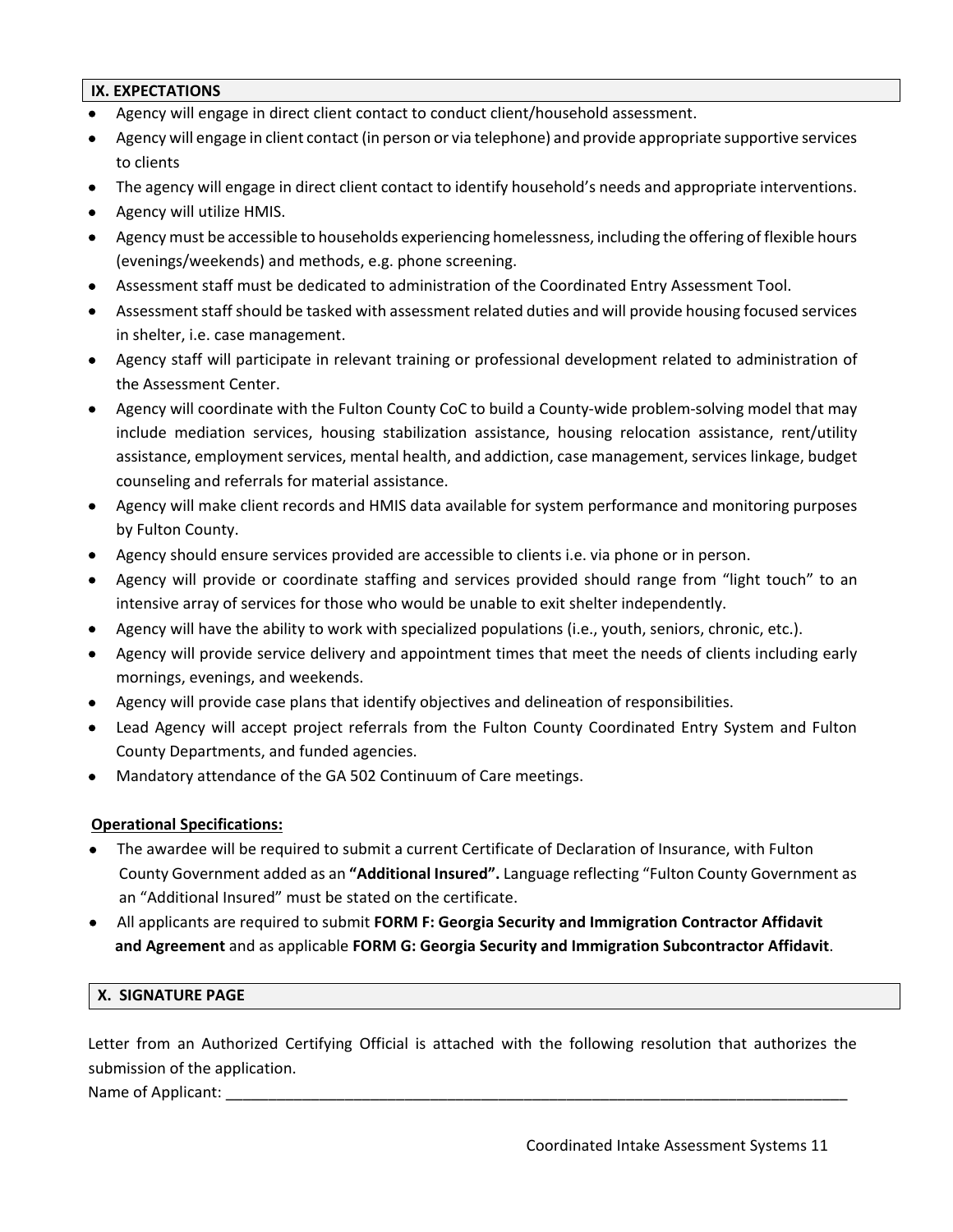Be it resolved that the Board of Directors or Council of the above-referenced Applicant resolved at its meeting date referenced below, to authorize the Applicant to submit an application to the Fulton County Department of Community Development, Homeless Division office for grant funding. The individual referenced below is authorized to execute any documents necessary for application submission and funding. Meeting Date: Amount Requested: \_\_\_\_\_\_\_\_\_\_\_\_\_\_\_\_\_\_\_\_\_\_\_\_\_\_\_\_\_\_\_\_\_\_\_\_\_\_\_\_\_\_\_\_\_\_\_\_\_\_\_\_\_\_\_\_\_\_\_\_\_\_\_\_\_\_\_\_\_\_\_\_\_ Executor: \_\_\_\_\_\_\_\_\_\_\_\_\_\_\_\_\_\_\_\_\_\_\_\_\_\_\_\_\_\_\_\_\_\_\_\_\_\_\_\_\_\_\_\_\_\_\_\_\_\_\_\_\_\_\_\_\_\_\_\_\_\_\_\_\_\_\_\_\_\_\_\_\_\_\_\_\_\_\_\_

I hereby certify that the foregoing resolution was approved by our Board of Directors of Council.

Certifying Official (Signature, Name & Title) **Date and Containers** Date Date Date

I certify that I have completed the application for Fulton County Coordinated Entry Services Lead Organization Application. All information contained in this submission has been completed as thoroughly and as accurately as possible, and a governing body resolution or letter from an authorized certifying official approving the submission has been attached. Through this submission, I have defined other funding sources received confirming that if selected for funding, these funds will not supplant or duplicate current sources.

\_\_\_\_\_\_\_\_\_\_\_\_\_\_\_\_\_\_\_\_\_\_\_\_\_\_\_\_\_\_\_\_\_\_\_\_\_\_\_\_\_\_\_\_\_\_\_\_\_\_\_\_\_\_\_\_\_\_\_\_\_\_\_\_\_\_\_\_\_\_\_\_\_\_\_\_\_\_\_\_\_\_\_\_\_\_\_\_

Prepared by (Signature & Date): \_\_\_\_\_\_\_\_\_\_\_\_\_\_\_\_\_\_\_\_\_\_\_\_\_\_\_\_\_\_\_\_\_\_\_\_\_\_\_\_\_\_\_\_\_\_\_\_\_\_\_\_\_\_\_\_\_\_\_\_\_\_

Prepared by (Printed Name & Title): \_\_\_\_\_\_\_\_\_\_\_\_\_\_\_\_\_\_\_\_\_\_\_\_\_\_\_\_\_\_\_\_\_\_\_\_\_\_\_\_\_\_\_\_\_\_\_\_\_\_\_\_\_\_\_\_\_\_\_\_

Approved by (Signature & Date):

Approved by (Printed Name & Date):

#### **XI. NO CONTACT DURING APPLICATION PROCESS**

It is the policy of Fulton County that the evaluation and award process for County contracts shall be free from both actual and perceived impropriety, and that contacts between potential applicants and County officials, elected officials and staff regarding pending awards of County contracts shall be prohibited.

- A. No person, firm, or business entity, however situated or composed, obtaining a copy of or responding to this solicitation, shall initiate or continue any verbal or written communication regarding this solicitation with any County officer, elected official, employee, or designated County representative, between the date of the issuance of this solicitation and the date of the County Manager's recommendation to the Board of Commissioners for award of the subject contract, except as may otherwise be specifically authorized and permitted by the terms and conditions of this solicitation.
- B. All verbal and written communications initiated by such person, firm, or entity regarding this solicitation, if same are authorized and permitted by the terms and conditions of this solicitation, shall be directed to the HomelessInfo@FultonCountyGA.gov.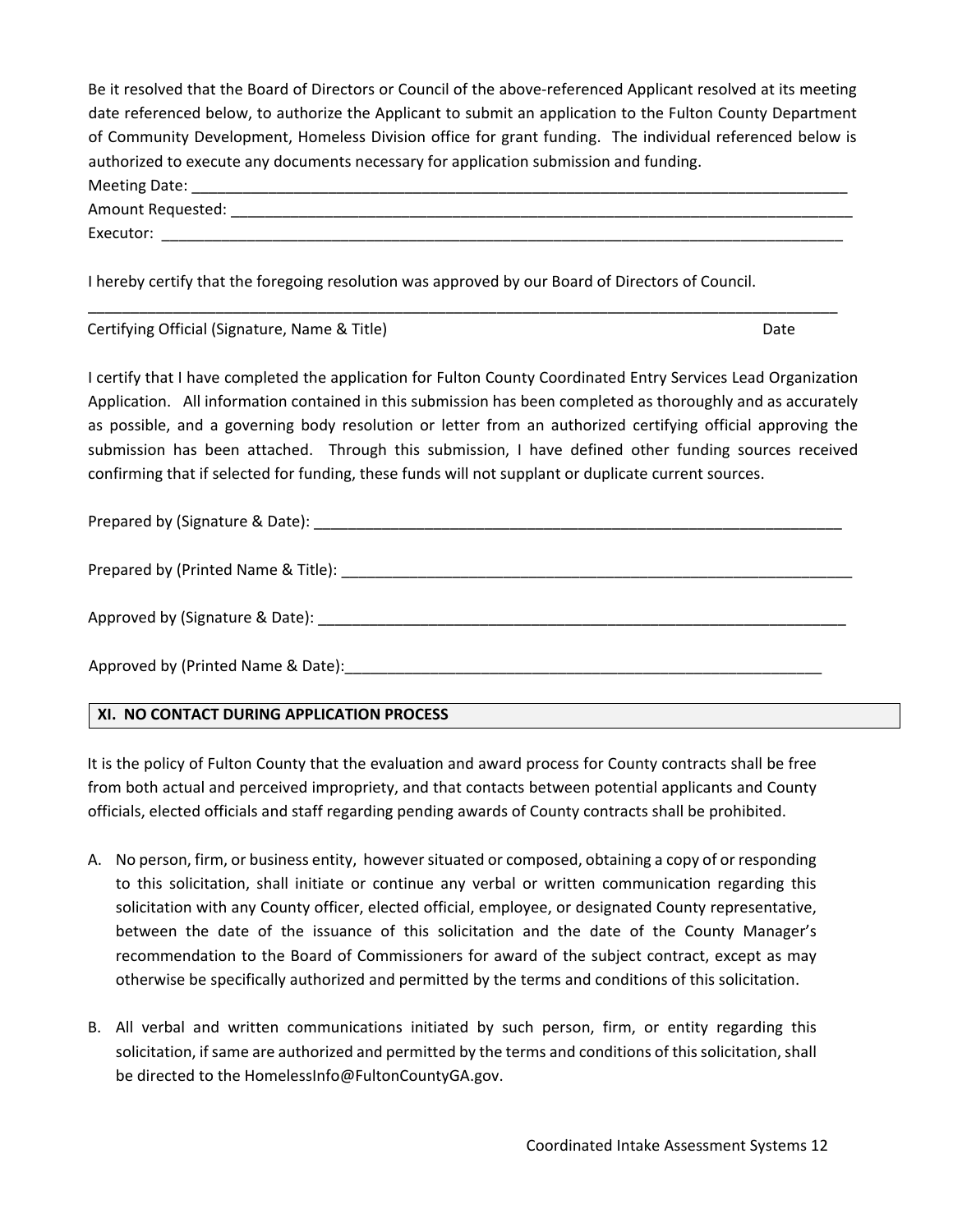C. Any violation of this prohibition of the initiation or continuation of verbal or written communications with County officers, elected officials, employees, or designated County representatives shall result in a written finding that the submitted bid or application of the person, firm, or entity in violation is "non-responsive", and same shall not be considered for award.

The ordinance is in effect as of the submittal deadline. The provisions of this Ordinance shall not apply to oral communications at any public proceeding, including Pre-Application Conferences, oral presentations/interviews before an Evaluation committee, and contract negotiations during any public meeting. Provisions of the ordinance shall terminate at the time that the BOC awards or approves a contract, rejects all applications or otherwise takes action which ends the solicitation process.

#### **CLARIFICATION AND ADDENDA**

Applicants may submit requests for clarifications or interpretations regarding this APPLICATION. Applicants must prepare such requests in writing for the County's consideration as set forth in this section of this APPLICATION. While the County has not placed an initial limitation on the number of requests which can be submitted, Applicants are cautioned that if Applicants do not request meaningful clarifications or interpretations in an organized manner (e.g., limited frequency of requests), the County will set restrictions on the frequency and number of requests permitted. The County will not respond to requests, oral or written, received after **June 1, 2021 at 4 pm.** Applicants are advised that this section places no obligation on the part of the County to respond to any or all requests for clarification or interpretation, and that the County's failure to respond to any such request will not relieve the Applicant of any obligations or conditions required by this APPLICATION.

#### **CONTACT PERSON AND INQUIRIES**

Any questions or suggestions regarding this APPLICATION shall be submitted in writing to the [HomelessInfo@fultoncountyga.gov.](mailto:HomelessInfo@fultoncountyga.gov) Any response made by the County shall be provided in writing to all Applicants. No verbal responses shall be authoritative. The County will not respond to requests, oral or written, received after June 1, 2021 at 4 p.m.

Fulton County does not discriminate on the basis of disability in the admission or access to its programs or activities. Any requests for reasonable accommodations required by individuals to fully participate in any open meeting, program or activity of Fulton County Government should be directed to [HomelessInfo@FultonCountyga.gov](mailto:HomelessInfo@FultonCountyga.gov) or contact Julissa Headspeth, Administrative Coordinator at 404-735- 2358.

In accordance with the provisions of the ADA, this document can be requested in an alternate format. If you need reasonable modifications due to a disability, including communications in an alternate format, please contact [HomelessInfo@FultonCountyga.gov](mailto:HomelessInfo@FultonCountyga.gov) or contact Julissa Headspeth, Administrative Coordinator at 404-735-2358. For TDD/TTY or Georgia Relay Service Access, Dial 711.

#### **XII. FUNDING ALLOCATION PROTOCAL**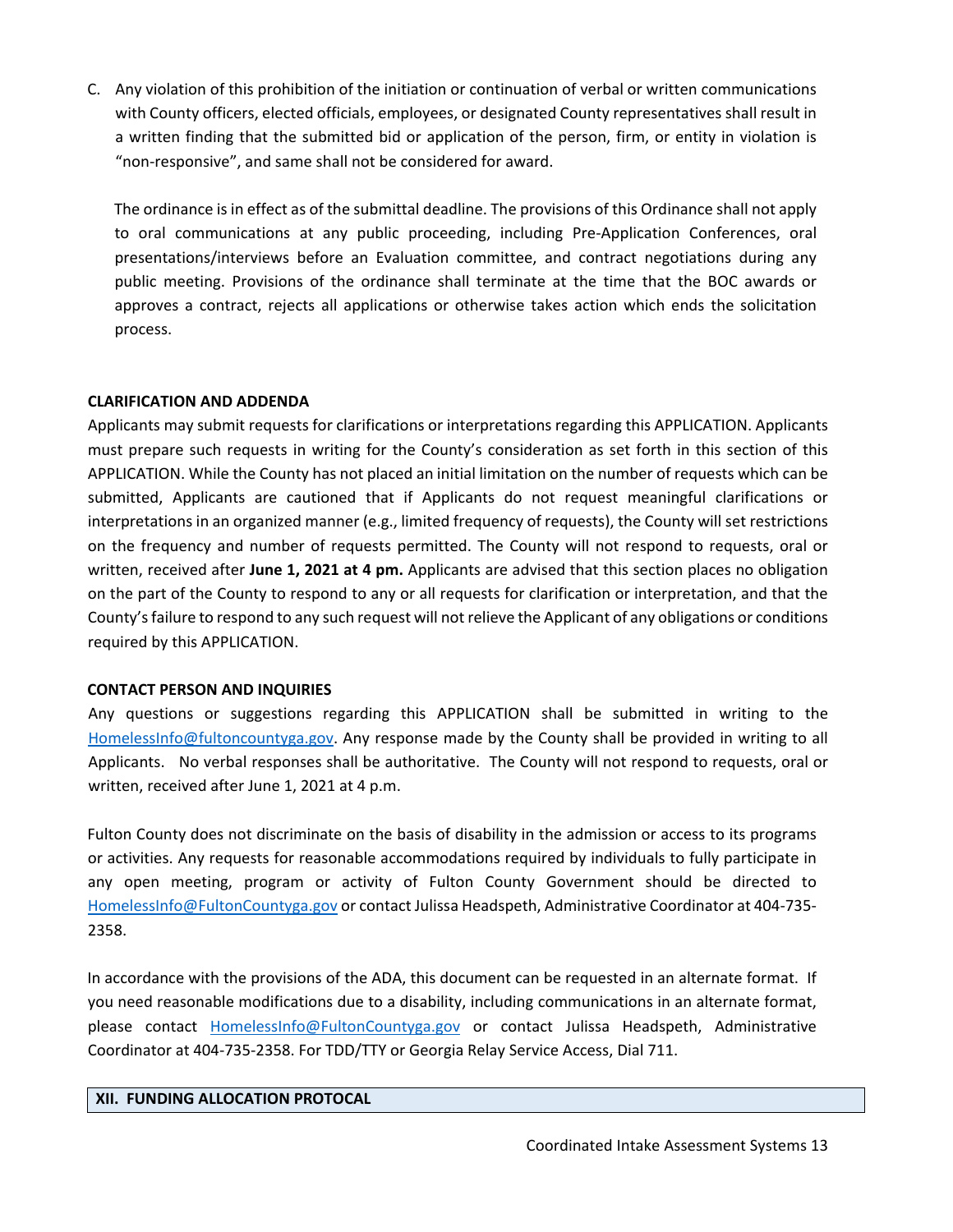- Each application will receive a total score. If there is a 20 point differential in the scores, and that difference significantly impacts the outcome of the rating, the reviewers will be asked to confer regarding the disparity in scores.
- Requested amounts that are not supported by the submitted application will be subject to reductions.
- The funding allocation protocol will be used to help guide funding recommendations based on the grant budget, individual application requests and application scores.
- Applications that score high in their primary service category, will have a greater likelihood of being recommended for funding.
- **The Fulton County Board of Commissioners (BOC**) receives the proposed funding package for review and final action.

#### **XIII. FUNDING ALLOCATION PROTOCAL**

#### Contract for Services

Contracts for services to be rendered under the Department of Community Development shall be between the responsible applicant (primary agency) and Fulton County Government. Applicants will be informed of the contract signing period. Contracts must be signed by the agency's authorized representative. Failure to submit requested information and signed contracts in accordance with the established procedures will void funding awards. All unspent funding must be returned to Fulton County Government.

#### **Funding Disbursements**

CIAS funding is reimbursable, and will be dispersed through the County's applicant payment process. Disbursement of funds will be contingent upon Subrecipients being in compliance with the terms of their contract.

#### **Record Retention**

Each applicant receiving funding from Fulton County is required to keep detailed records on how Fulton County funds were spent, a copy of the executed contract, and any additional information pertaining to the program for a minimum of five years.

#### **Fulton County Internal Audit**

Fulton County may call for an audit of the CIAS Program. Agencies that receive audits are selected by the Fulton County Internal Audit Division and or the Department of Housing and Urban Development.

#### **Reporting Requirements**

Each agency is required to submit performance reports and required supportive documentation. The performance report is a performance measurement tool administered to assist with monitoring program performance and contract compliance. Report due dates will be specified in the contract. Funded agencies will receive guidelines for reporting. Failure to adhere to the program report requirements will delay additional payments on a contract and gives cause to reject a request for continuation of funds.